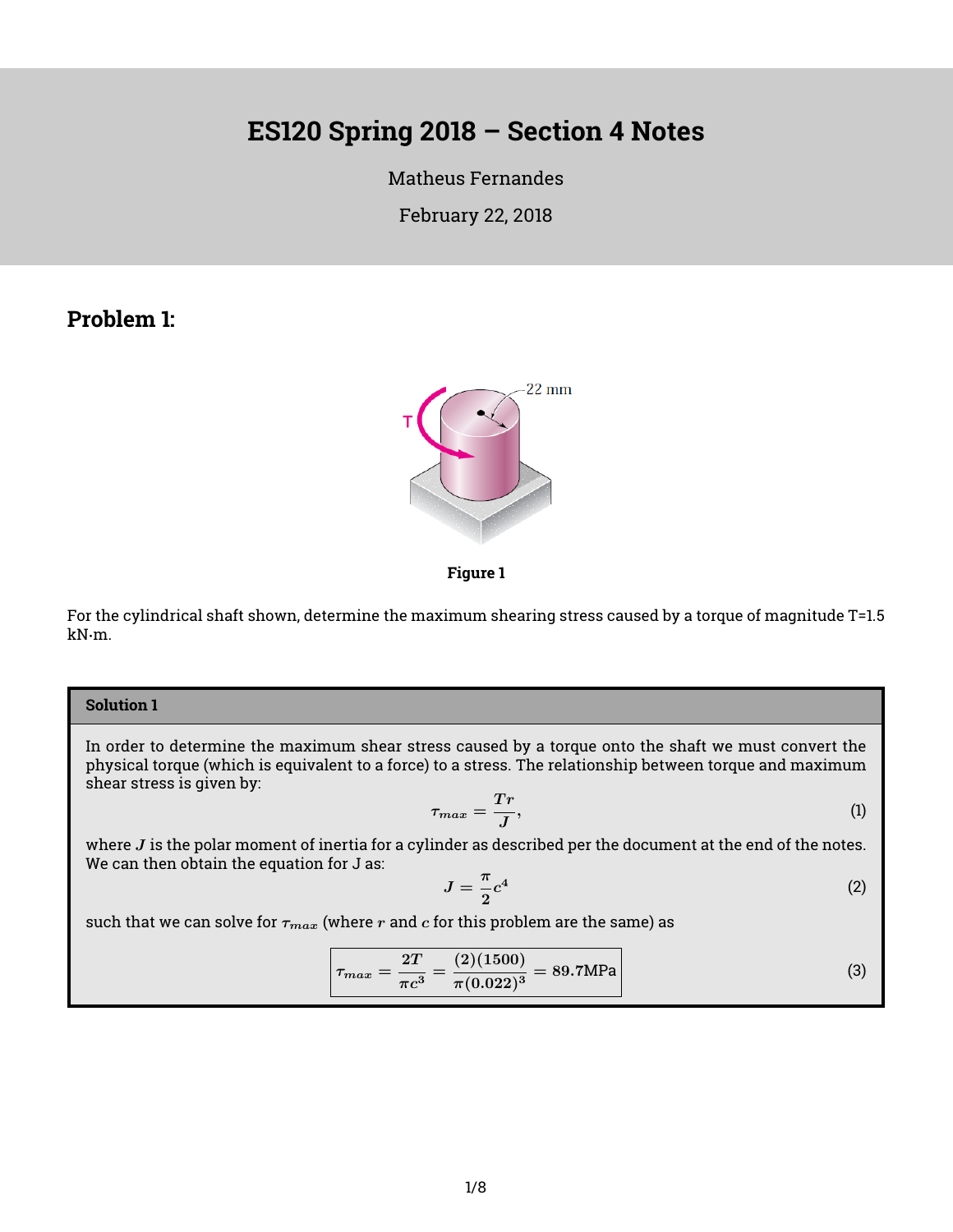## **Problem 2:**



**Figure 2**

Knowing that the internal diameter of the hollow shaft shown is d=0.9 in., determine the maximum shearing stress caused by a torque of magnitude T=9 kip·in.

## **Solution 2**

Similar to the previous problem we know that the maximum shear stress is dictated by the equation

$$
\tau_{max} = \frac{Tr}{J},\tag{4}
$$

where now our radii differ in that for an annulus. So our c's become

$$
c_1 = 0.5 * 0.9 = 0.45 \text{ in}
$$
 (5)

$$
c_2 = 0.5 * 1.6 = 0.8 \text{ in}
$$
 (6)

Our second moment of an annulus can be calculated by subtracting the moment of the inner from the outer such that:

$$
J = \frac{\pi}{2}(c_2^4 - c_2^4) = \frac{\pi}{2}(0.8^4 - 0.45^4) = 0.5790 \,\text{in}^4 \tag{7}
$$

Applying that in to the equation for  $\tau_{max}$  (remembering that r is the outer radius) we get

$$
\tau_{max} = \frac{(9)(0.8)}{0.5790} = 12.44 \text{ ksi}
$$
 (8)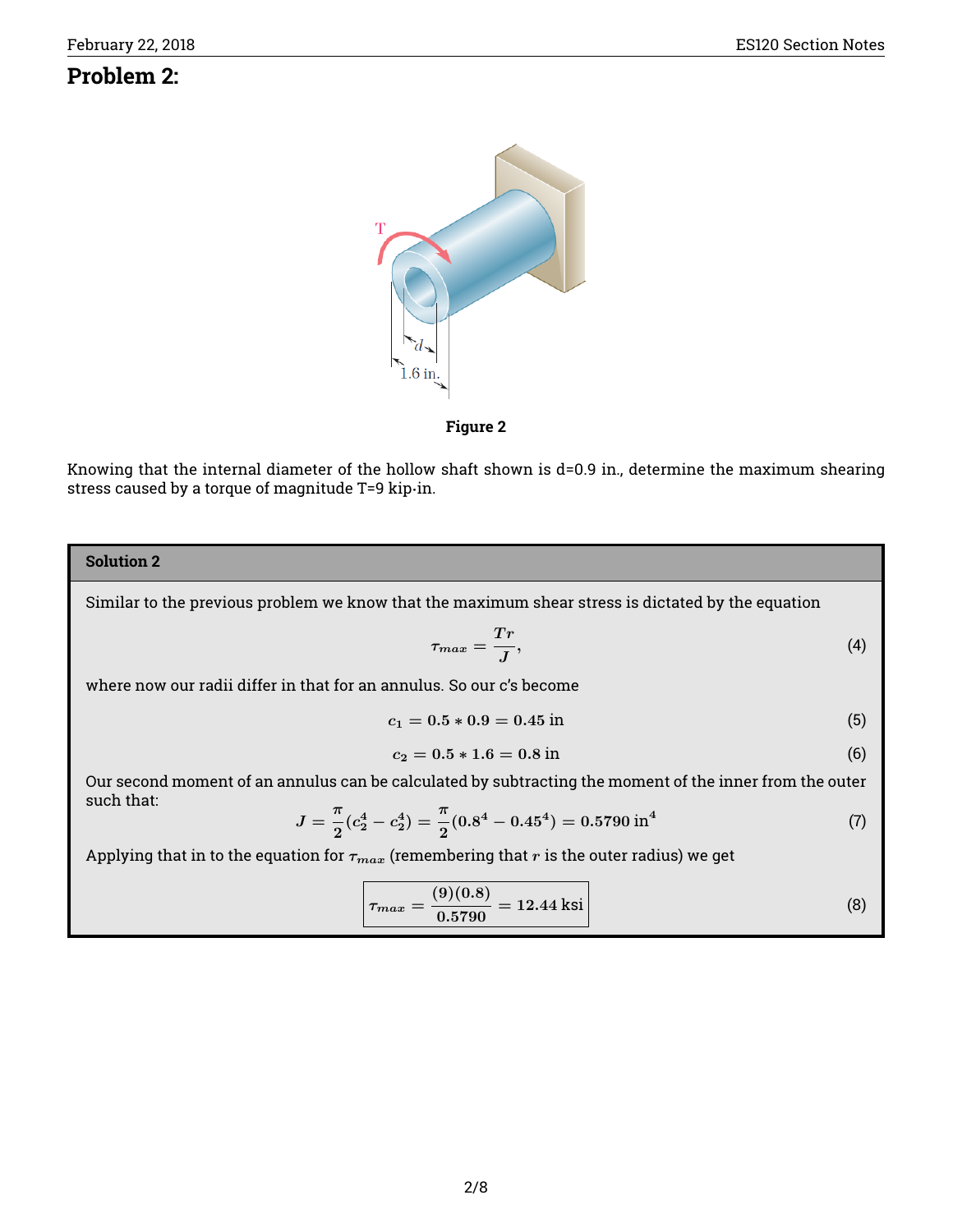## **Problem 3:**





The torques shown are exerted on pulleys A and B. Knowing that each shaft is solid, determine the maximum shearing stress (a) in shaft AB, (b) in shaft BC.

### **Solution 3**

This problem is very similar to the ones we have previously looked at however, in this case we need to make sure we keep in mind how the torques change over the shaft.

#### **Part A**

For the AB shaft it is quite easy to figure out the torque. We can once again pull out our handy equations

$$
\tau_{max} = \frac{Tr}{J} \tag{9}
$$

$$
J = \frac{\pi}{2}c^4
$$
 (from second moment of inertia table) \t(10)

where again  $r = c = 0.015$  m for this problem are the same. We can see from the schematic that the only torque acting on this section of the shaft is  $T_A$  so that we can obtain the following:

$$
\tau_{max} = \frac{Tr}{J} = \frac{(2)(300)}{\pi (0.015)^3} \tag{11}
$$

$$
\boxed{\tau_{max} = 56.6 \text{ MPa}} \tag{12}
$$

### **Part B**

For this section of the shaft, we know that  $r = c = 0.023$  m have to be the same again due to the uniform cross-section, however, we know that torque now has to change to  $T_{total} = T_A + T_B$ . So that the equation above becomes:

$$
\tau_{max} = \frac{Tr}{J} = \frac{(2)(700)}{\pi (0.023)^3}
$$
\n(13)

$$
\tau_{max} = 36.6 \text{ MPa} \tag{14}
$$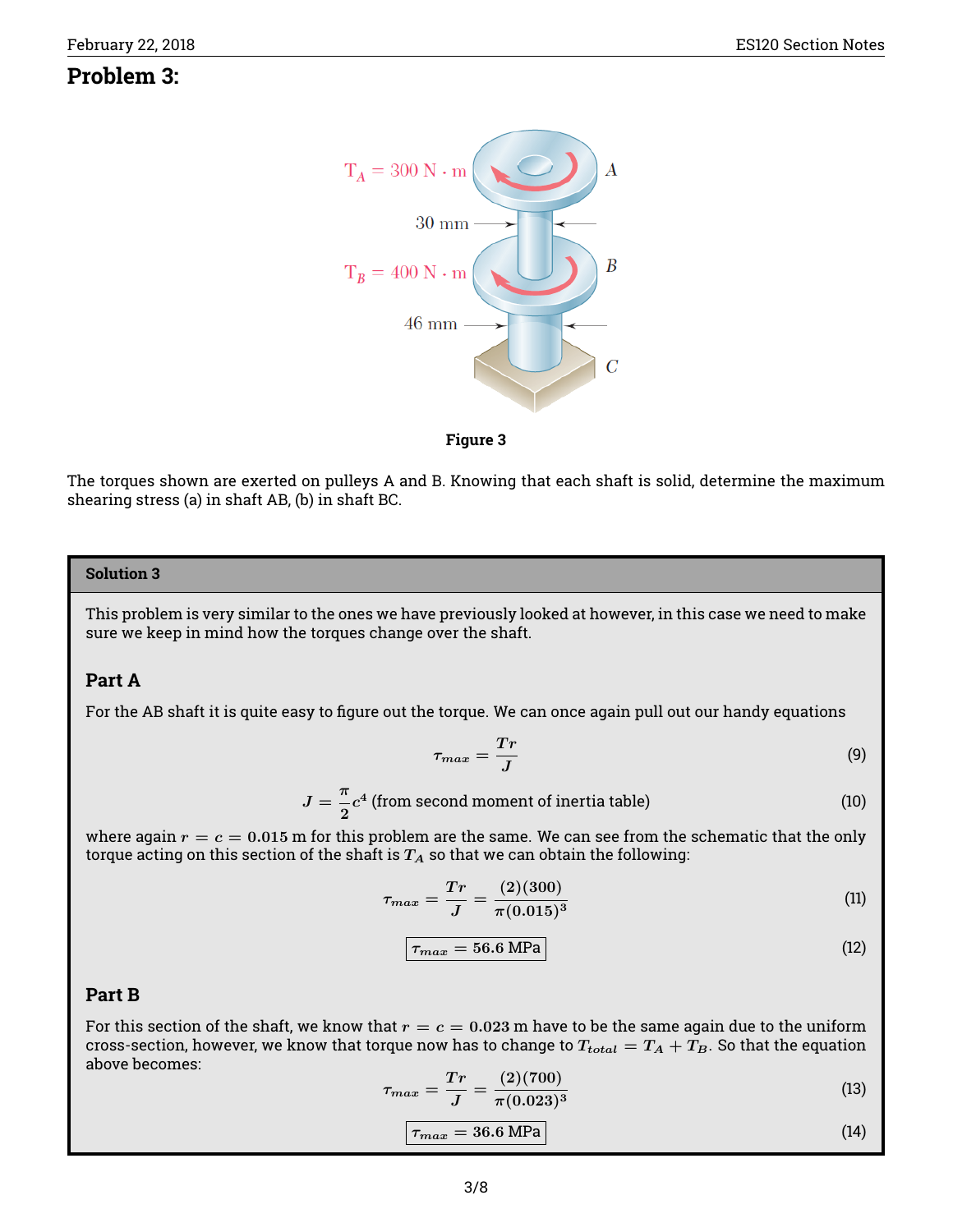|       | <b>Description</b>                                                                                                                                                  | <b>Figure</b>                                                 | Area moment of inertia                                                                                                                                                                                                                  | <b>Comment</b>                                                                                                                                                                       |
|-------|---------------------------------------------------------------------------------------------------------------------------------------------------------------------|---------------------------------------------------------------|-----------------------------------------------------------------------------------------------------------------------------------------------------------------------------------------------------------------------------------------|--------------------------------------------------------------------------------------------------------------------------------------------------------------------------------------|
|       | A filled circular area of radius r                                                                                                                                  | $y\prime$<br>$\overline{\overline{x}}$                        | $I_x=\frac{\pi}{4}r^4$<br>$I_y = \frac{\pi}{4}r^4$<br>$I_z = \frac{\pi}{2}r^4$ [1]                                                                                                                                                      | $I_z$ is the Polar<br>moment $of$<br>inertia.                                                                                                                                        |
| $4/8$ | An annulus of inner radius $r_1$ and outer radius<br>r <sub>2</sub>                                                                                                 | y <sub>1</sub><br>r <sub>2</sub><br>$\overline{\overline{x}}$ | $I_x = \frac{\pi}{4} (r_2{}^4 - r_1{}^4)$<br>$\begin{array}{ c} \hline \rule[-1.2ex]{0.4ex}{.1ex} I_y=\frac{\pi}{4}\left(r_2{}^4-r_1{}^4\right) \ \rule[-1.2ex]{0.4ex}{.1ex} I_z=\frac{\pi}{2}\left(r_2{}^4-r_1{}^4\right) \end{array}$ | For thin tubes,<br>$r\equiv r_1\approx r_2$<br>and<br>$r_2 \equiv r_1 + t$ .<br>So, for a thin<br>tube,<br>$I_x=I_y\approx \pi r^3 t$<br>$I_z$ is the Polar<br>moment of<br>inertia. |
|       | A filled circular sector of angle $\theta$ in radians<br>and radius r with respect to an axis through<br>the centroid of the sector and the center of<br>the circle |                                                               | $I_x = (\theta - \sin \theta) \, \frac{r^4}{8}$                                                                                                                                                                                         | This formula is<br>valid only for 0<br>$\leq \theta \leq \pi$                                                                                                                        |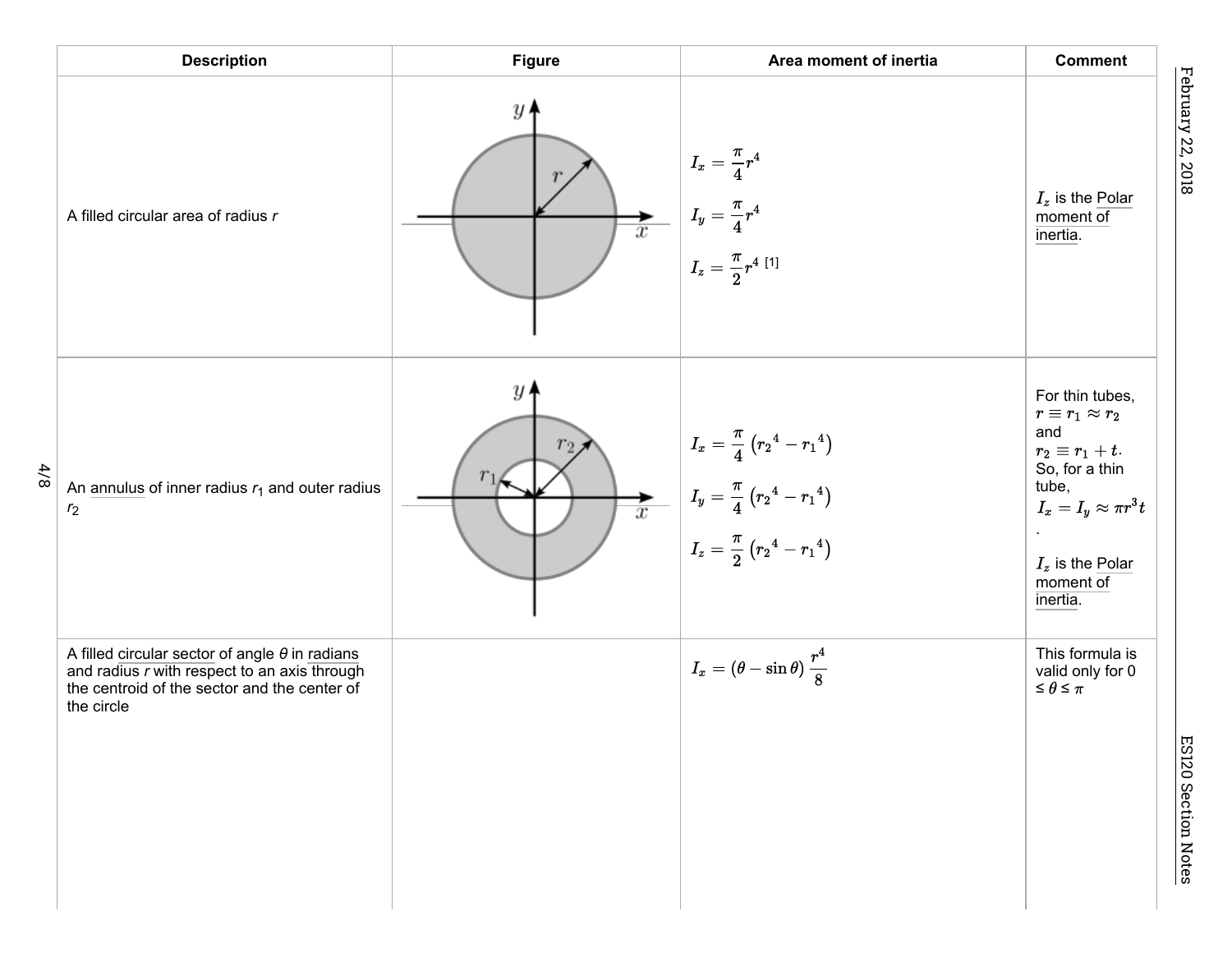

ES120 Section Notes ES120 Section Notes

February 22, 2018 February 22, 2018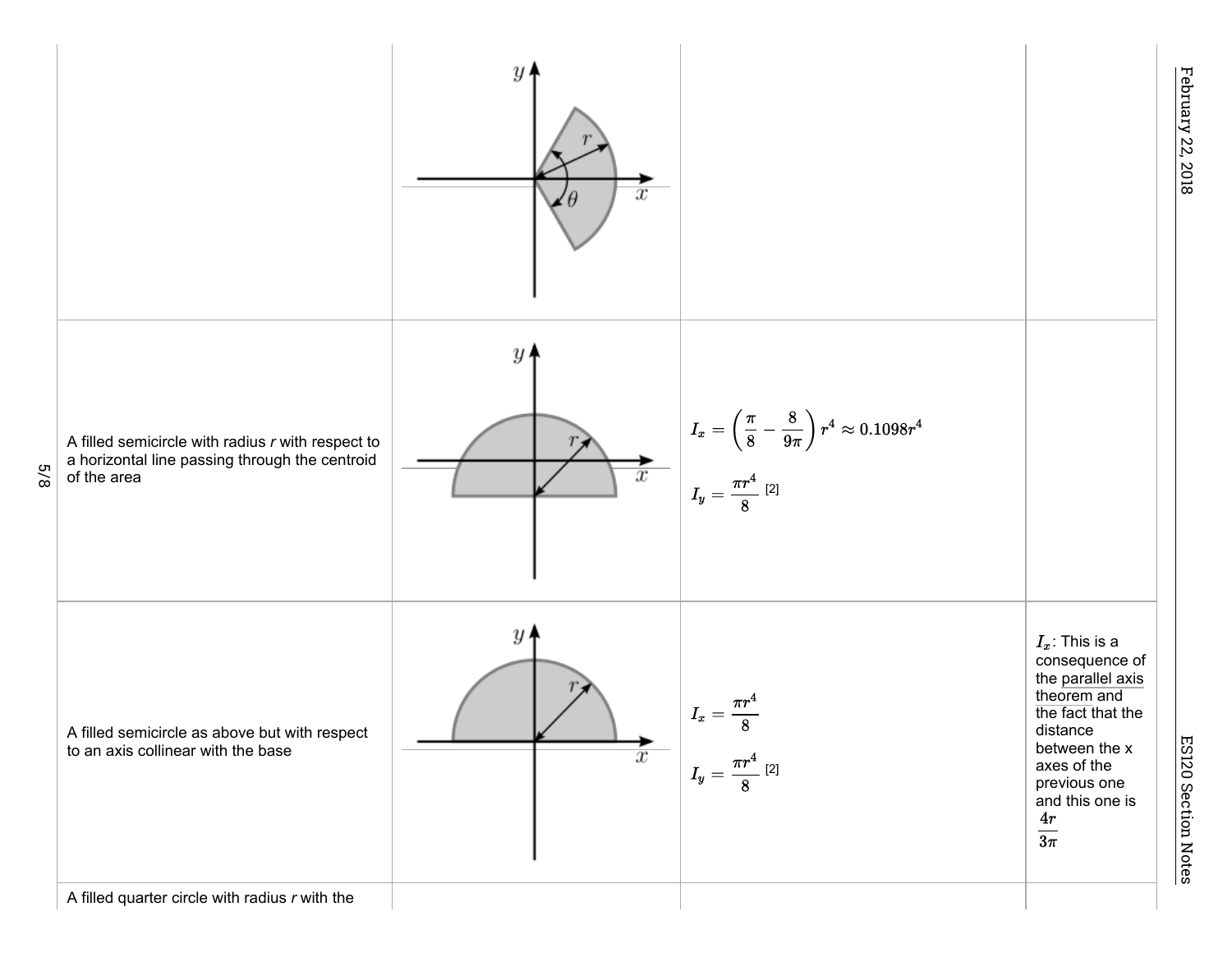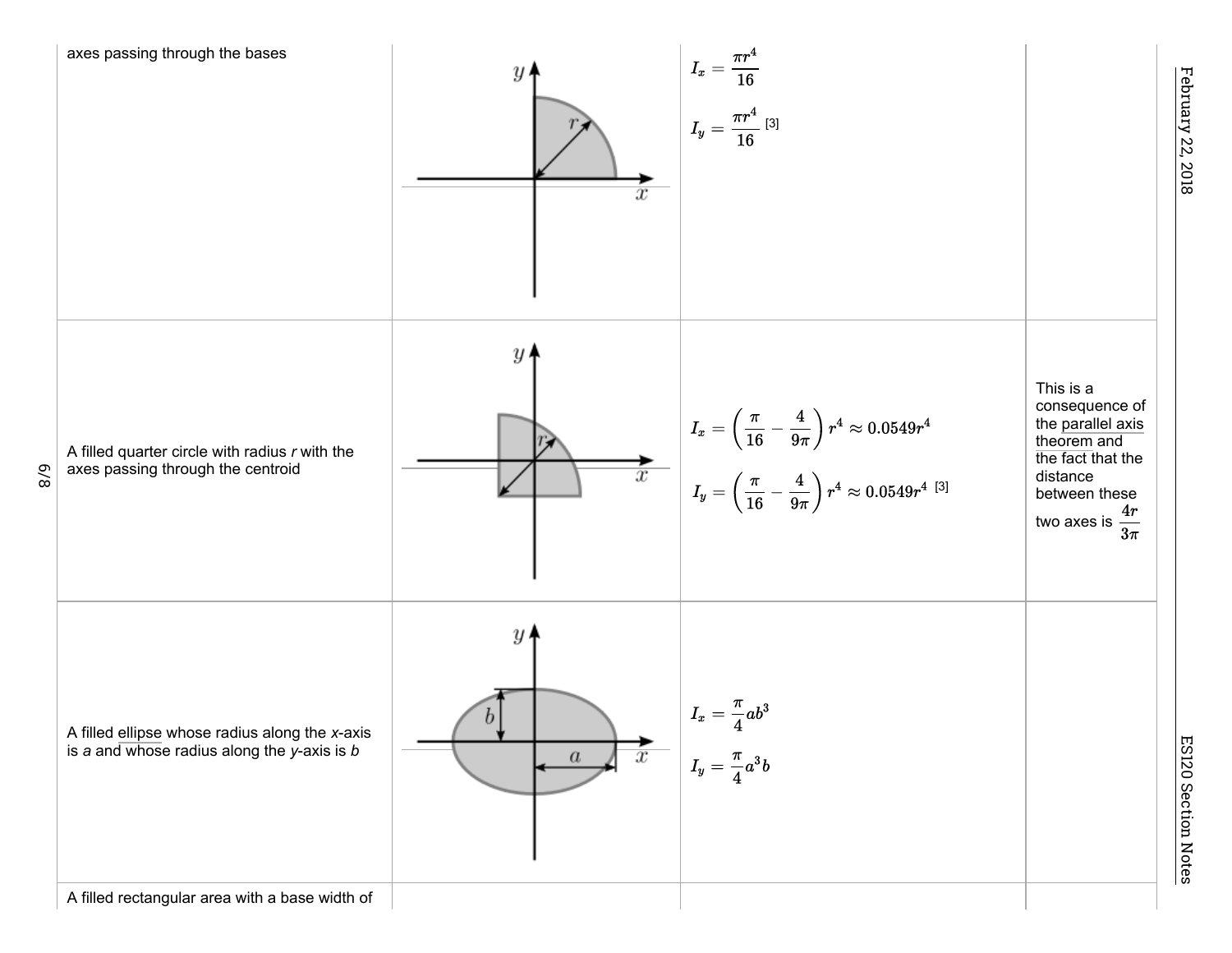

February 22, 2018

February 22, 2018

ES120 Section Notes

ES120 Section Notes